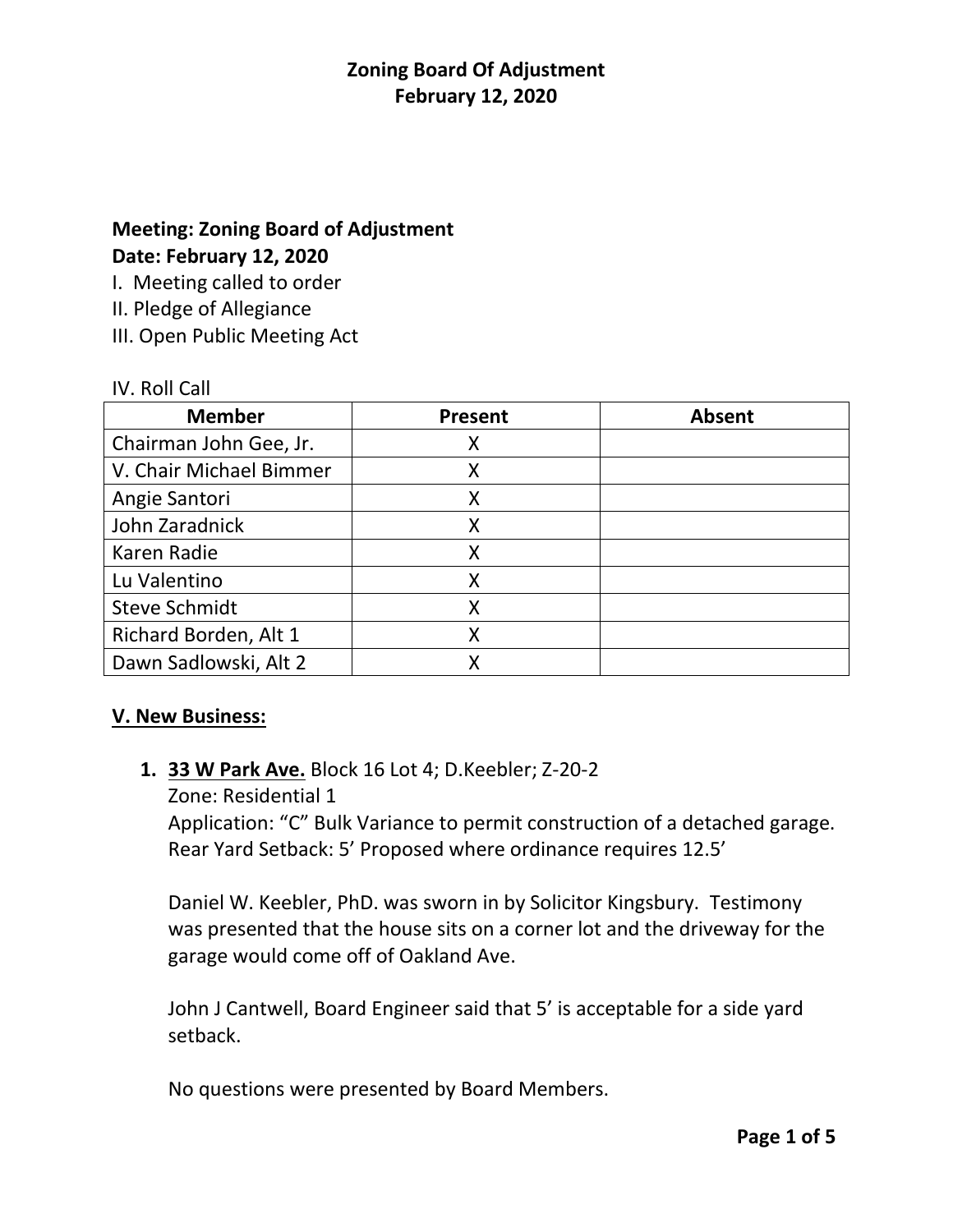Meeting was open to the public. No Comment. Meeting was closed to the public.

A motion was made by Ms. Angie Santori to approve, Second by Ms. Karen Radie, All Approve.

**2. 325 W. Mill Rd.** Block 137 Lot 2; The Palace Associates LLC; Z-19-20 Zone: Residential (RA) Existing Use: Single Family Detached Home and Solar Field

 Application: "D" Use Variance to allow residential (Staff Living) within existing detached garage.

 Mr. Robert Baranowski, Mr. Ari Rosenberg and Mr. Jim Miller were all sworn in By Solicitor Kingsbury.

 Testimony followed by Mr Baranowski. He wanted to make a special Notation from the Proposal that the structure has been mislabeled as a One –story masonry garage.

 Mr. Baranowski sited NJ Law about what constitutes a "Family Unit". The scope has broadened to include any group of individuals that cohabitate Together in one "Unit" that maintains a single housekeeping unit.

 Mr. Ari Rosenberg(Executive Director) of the Palace Rehabilitation Care Center testifed that he is seeking a variance to use the one story ranch Dwelling to house 3-4 Nursing Home Staff Members . The floor plan Consists of 3 bedrooms(2 single, 1 double, a common kitchen area, and a Bathroom.

 The current occupants of the building are 3 female and one male CNA'S. They work a minimum of 5-8 hour shifts and generally pick up overtime of 2-4 Extra shifts. They have occupied the building for over a year now and knew Each other prior to coming to the United States.

 Mr. James Miller, P.P. testified that part of the reason the CNA's come from The Phillipine's is guaranteed housing. He is of the opinion that these Individuals do constitute the equivalent of a family unit. He further testified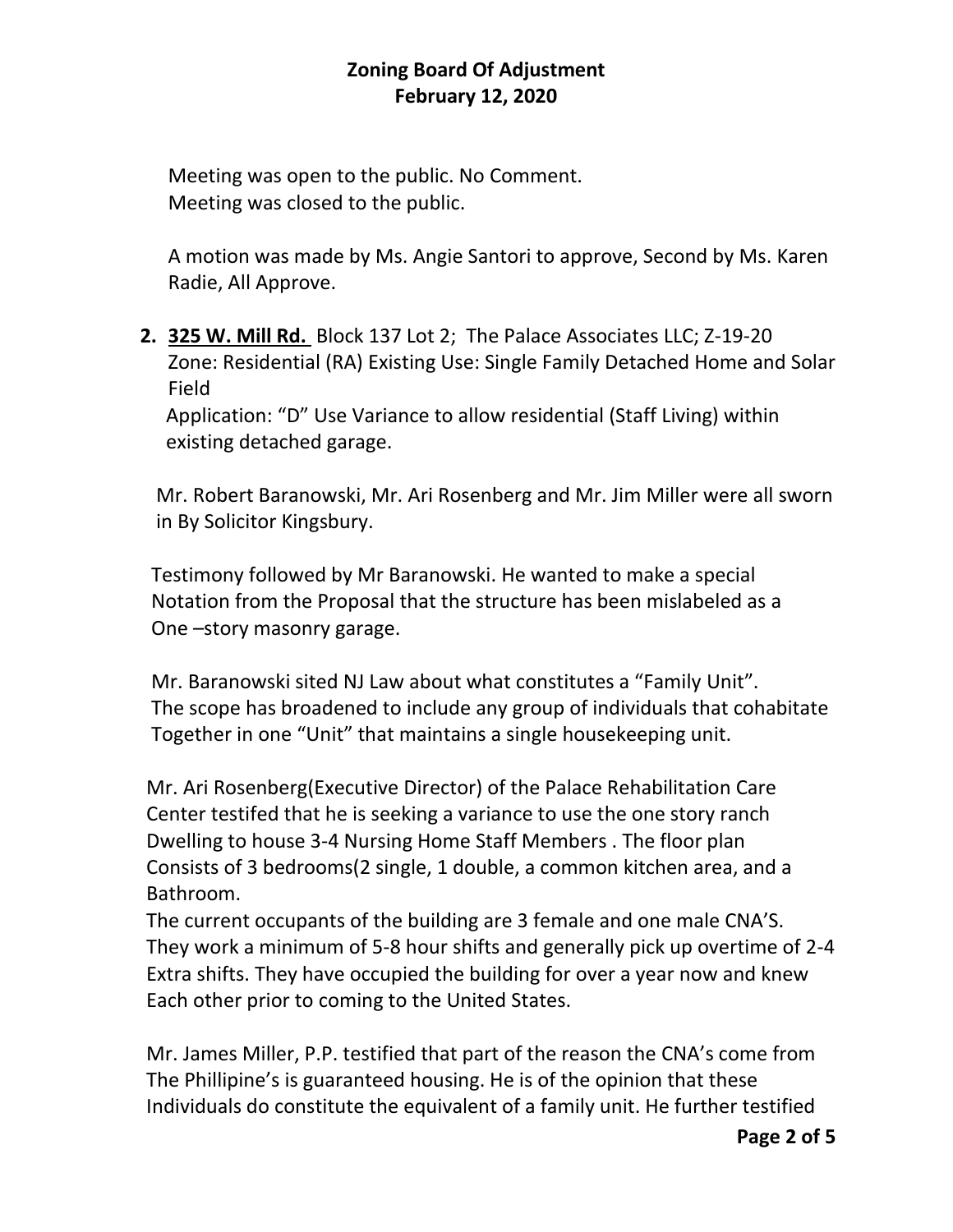That it is a benefit to the staff to be able to walk to work since they do not all Have automobiles.

 Many questions arose from Board Members regarding the characterization of the family unit, Bedroom size, egress concerns(small windows) and the ability to safely walk to and from the nursing facility. The future use of this building was of concern if the Variance is approved. Mr. Zaradnick questioned the approval of a second residence on one lot. ie: Setting Precedent.

Township Engineer John J. Cantwell noted The Palace has requested a "Site-Plan" waiver.

Chairman Gee Opened the meeting to the General Public. No Comments Public Portion Closed.

A Motion was made to Approve the Variance by Vice-Chairman Bimmer, second by Ms. Santori, Roll call- 4 Affirmative votes, Gee, Bimmer, Radie and Santori. 3 Negative Votes, Valentino, Schmidt and Zaradnick. Motion was Denied.

**3. 2791 Route 73 South and 47 Waverly Ave.** Block 196.02; Lots 11.01 &11.02; Block 194, Lots 5 & 10; Maple Shade, LLC-Car Vision Z-19-23 Zone: BD Business Development Existing Use: Vacant (Formerly Home Evolutions and Lexus) Proposed Use: Used Automobile- Sales Servicing and Detailing Application: "D" Use Variance (Used Automobile Sales) with a Site Plan Waiver Request

Mr. Patrick McAndrew, Solicitor Mr. Andrew Mogilyanski-Owner Mr. Robert Stout LPE Mr. James Miller P.P.

Were all Sworn in by Solicitor Kingsbury.

Testimony by Andrew Mogilyansky stated that he would be Operations Manager and Vice President of Car Vision.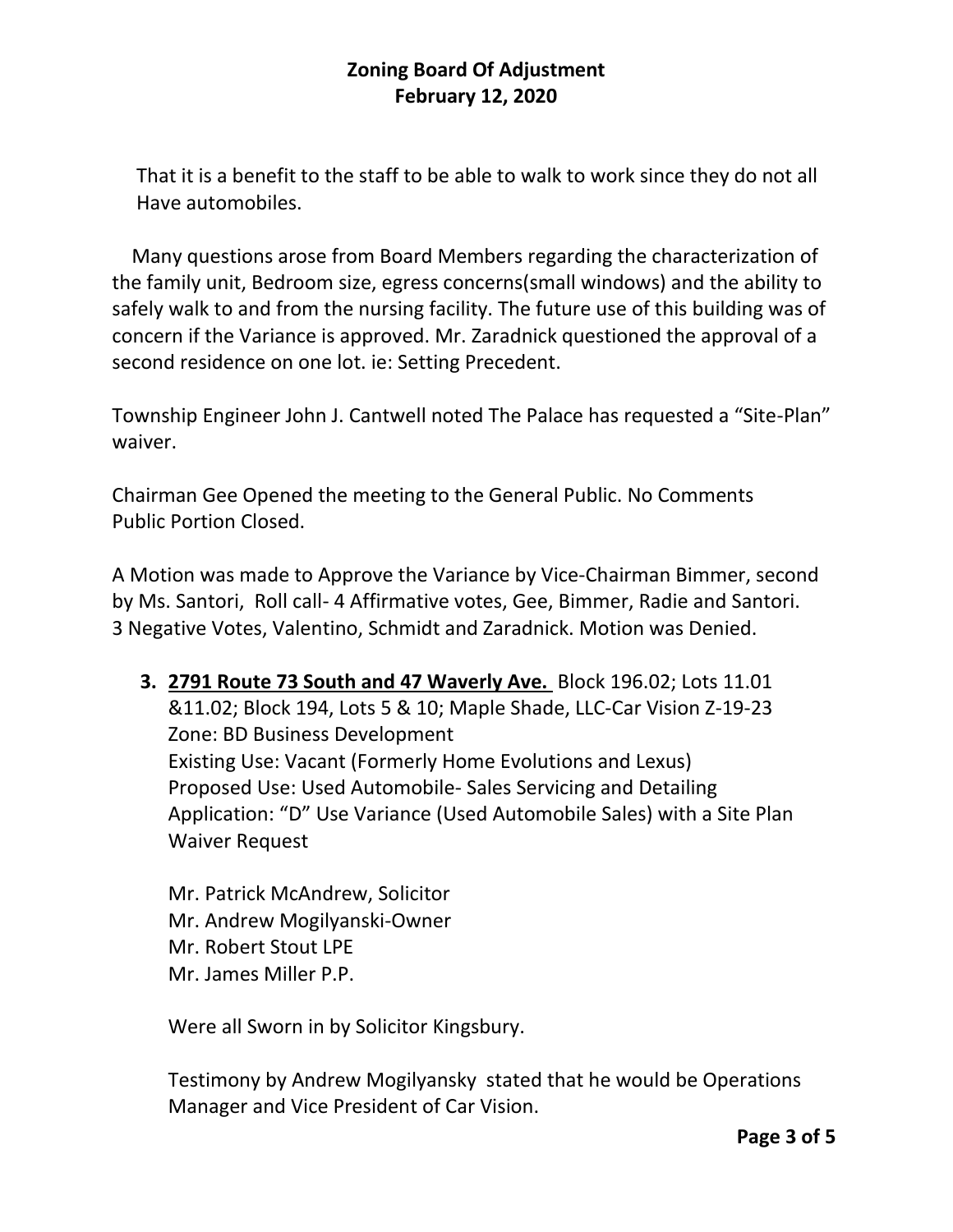He claimed Car Vision is a growing network of higher end "Used Cars". They currently operate in Norristown, Pa, Philadelphia and Conshohocken Pa. His Goal is to be "Good Corporate Citizen" with 15-20 Employees. The entire site would be cleaned up and cosmetically improved. He testified that what attracted the owners to this site was the accessibility to major highways and the surrounding Automobile Environment. The bay areas would be mostly used for detailing the cars once they are sold. Questions were answered as far as parking for the bays (usually 5 per bay) but these bays will not be used for what would be classified as regular service.

Mr. James Miller, P.P. gave positive criteria that location is in the BD Zone and is definitely an appropriate site for car sales. He did not feel there was any negative criteria on the general public welfare.

The Engineer's report questioned the hours of operation, landscaping and signage.

Mr. Andrew Mogilyansky stated the hours of operation are Mon – Fri 10-8, Sat 9-5 and no Sunday hours.

There was no additional landscape plan other than clean-up but would agree to add whatever the engineer would request.

As far as signage, they would be using existing signs and only changing them to say Carvision.

Meeting was opened up to the Public by Chairman Gee.

Josh and Dawn Gonzalez were sworn in by Solicitor Kingsbury. They live across the street from the proposed site and have concerns about Lighting and the "Test Drive Path". The owner has agreed to address both concerns and change the type of Light to be used and to adjust the "Test Drive Path".

Public Portion Closed:

A Motion was made to Approve with Conditions by Mr. Schmidt, second by Mr. Zaradnick. All Approve.

**4. 608 Greenwood Ave.** Block 33: Lots 13 & 14: Charles G. Thomas; Z-20-1